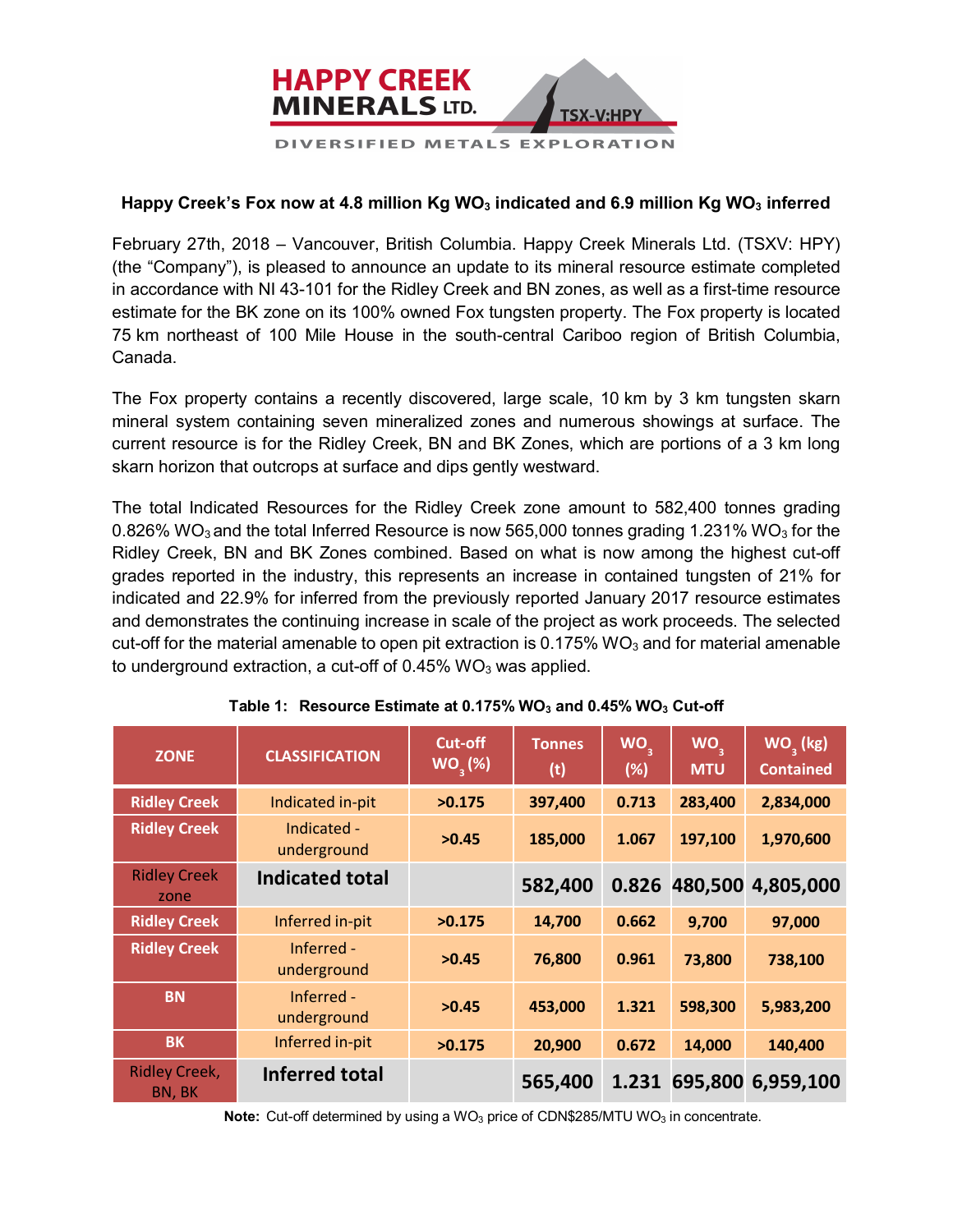David Blann, P.Eng., President and CEO, comments: "This update has added more quality resources and is another step forward for the Fox property. It remains among the highest grade in the western world, comparable to the now closed Cantung mine in the Yukon/Northwest Territories, and the Fox is much closer to infrastructure and in a better operating climate. We have not yet included the potential for by-products zinc, indium, bismuth, gold and silver values which would require more detailed metallurgical testing for a more advanced economic study. The three zones with resources remain open to expansion and comprise a portion of a three-kilometre-long horizon having wide gaps that remain un-tested by drilling. In addition, the South Grid and Nightcrawler Zones have both returned positive drill intercepts to follow up that are well above cut-off. With the current resource and clear opportunity to expand it, we are confident that the project can progress to the next stage of development and have initiated engineering and environmental-related data collection for more advanced permitting and economic study. The Fox property continues to advance as a new high-grade tungsten project in the western world."

Table 2a, b, c and d, show the sensitivity of the model to changes in cut-off with the selected cutoff highlighted.

| Zone                        | <b>Classification</b> | WO3 Cut-<br>off | <b>Tonnage</b> | WO <sub>3</sub> | WO <sub>3</sub> |
|-----------------------------|-----------------------|-----------------|----------------|-----------------|-----------------|
|                             |                       | (%)             | (T)            | (%)             | (MTU)           |
|                             |                       | > 0.40          | 353,000        | 0.765           | 270,000         |
|                             |                       | > 0.35          | 368,000        | 0.749           | 275,700         |
|                             | Indicated             | > 0.30          | 377,700        | 0.738           | 278,900         |
|                             |                       | > 0.20          | 392,700        | 0.720           | 282,600         |
|                             |                       | > 0.175         | 397,400        | 0.713           | 283,400         |
| RC Zone within the resource |                       | > 0.15          | 403,500        | 0.705           | 284,400         |
| constraining shell          |                       | > 0.40          | 13,400         | 0.692           | 9,300           |
|                             |                       | > 0.35          | 14,200         | 0.673           | 9,600           |
|                             |                       | > 0.30          | 14,700         | 0.662           | 9,700           |
|                             | Inferred              | > 0.20          | 14,700         | 0.662           | 9,700           |
|                             |                       | > 0.175         | 14,700         | 0.662           | 9,700           |
|                             |                       | > 0.15          | 14,700         | 0.662           | 9,700           |

**Table 2a: Sensitivity to cut-off grade for the Ridley Creek zone within the resource constraining pit shell** 

# **Table 2b: Sensitivity to cut-off grade for the Ridley Creek zone below the resource constraining shell (Underground amenable)**

| Zone                                             | <b>Classification</b> | WO3 Cut-<br>off | <b>Tonnage</b> | WO <sub>3</sub> | WO <sub>3</sub> |
|--------------------------------------------------|-----------------------|-----------------|----------------|-----------------|-----------------|
|                                                  |                       | (%)             | (T)            | (%)             | (MTU)           |
| RC Zone Below the resource<br>constraining shell | Indicated             | > 0.70          | 141,800        | 1.217           | 172,500         |
|                                                  |                       | > 0.60          | 159,200        | 1.156           | 184,000         |
|                                                  |                       | > 0.55          | 166,300        | 1.131           | 188,000         |
|                                                  |                       | > 0.50          | 173,100        | 1.107           | 191,600         |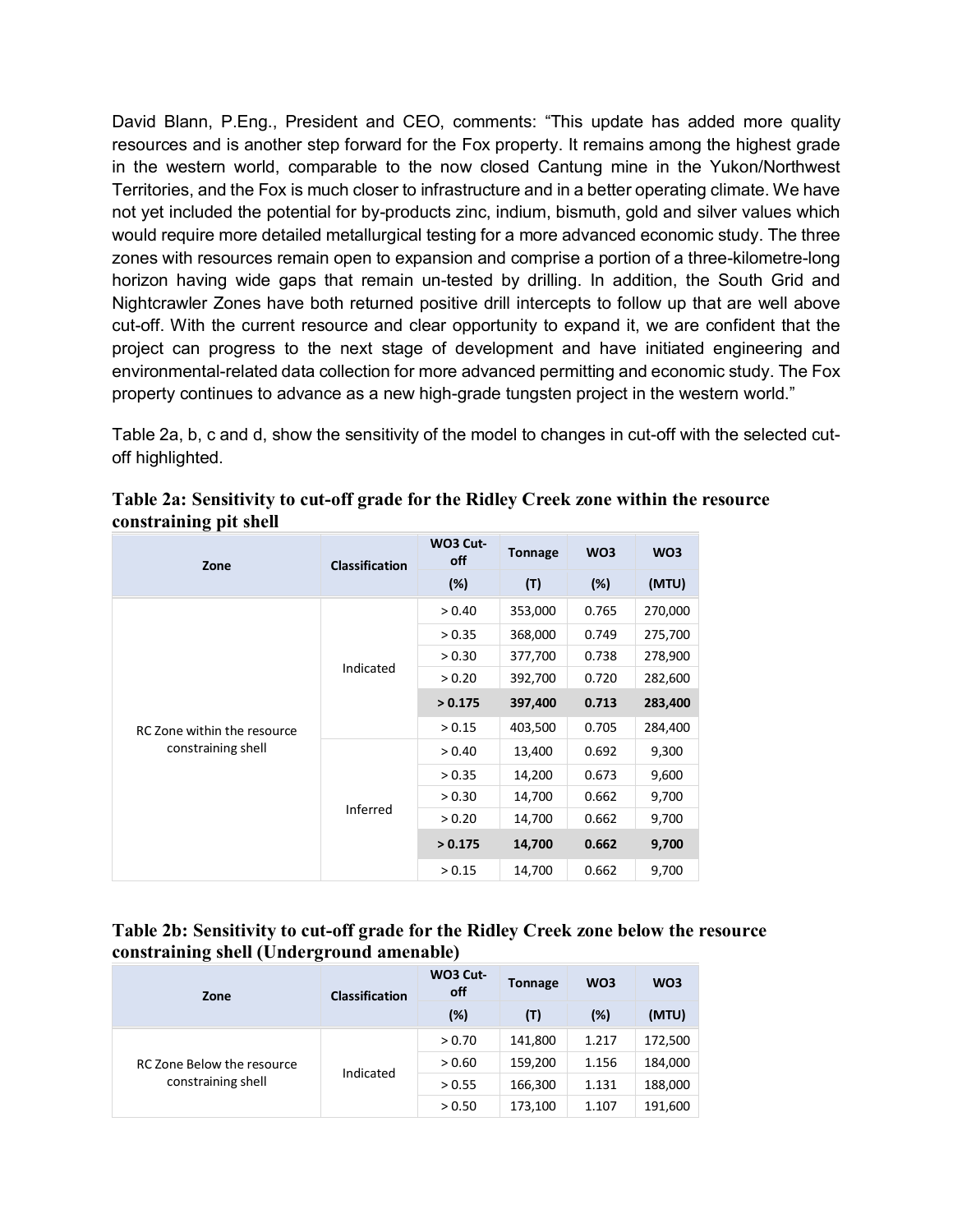|  |          | > 0.45 | 184,700 | 1.067 | 197,100 |
|--|----------|--------|---------|-------|---------|
|  |          | > 0.40 | 198,500 | 1.022 | 202,900 |
|  |          | > 0.30 | 228,800 | 0.933 | 213,400 |
|  |          | > 0.70 | 54,200  | 1.118 | 60,600  |
|  | Inferred | > 0.60 | 64,800  | 1.041 | 67,400  |
|  |          | > 0.55 | 69,600  | 1.009 | 70,200  |
|  |          | > 0.50 | 72,900  | 0.988 | 72,000  |
|  |          | > 0.45 | 76,800  | 0.961 | 73,800  |
|  |          | > 0.40 | 84,500  | 0.913 | 77,100  |
|  |          | > 0.30 | 92,300  | 0.866 | 79,900  |

**Table 2c: Sensitivity to cut-off grade for the BN Zone Inferred resource amenable to underground extraction.**

| Zone           | <b>Classification</b> | WO3 Cut-<br>off | <b>Tonnage</b> | WO <sub>3</sub> | WO <sub>3</sub> |
|----------------|-----------------------|-----------------|----------------|-----------------|-----------------|
|                |                       | (%)             | (T)            | (%)             | (MTU)           |
| <b>BN Zone</b> | Inferred              | > 0.70          | 321,400        | 1.634           | 525,100         |
|                |                       | > 0.60          | 360,500        | 1.527           | 550,400         |
|                |                       | > 0.55          | 381,100        | 1.475           | 562,300         |
|                |                       | > 0.50          | 420,000        | 1.387           | 582,600         |
|                |                       | > 0.45          | 453,000        | 1.321           | 598,300         |
|                |                       | > 0.40          | 498,800        | 1.238           | 617,800         |
|                |                       | > 0.30          | 655,100        | 1.027           | 672,700         |

| Table 2d: Sensitivity to cut-off grade for the BK Zone Inferred resource within the |  |  |
|-------------------------------------------------------------------------------------|--|--|
| resource constraining pit shell                                                     |  |  |

| Zone           | <b>Classification</b> | WO3 Cut-<br>off | <b>Tonnage</b> | WO <sub>3</sub> | WO <sub>3</sub> |
|----------------|-----------------------|-----------------|----------------|-----------------|-----------------|
|                |                       | (%)             | (T)            | $(\%)$          | (MTU)           |
| <b>BK Zone</b> | Inferred              | > 0.40          | 20,100         | 0.685           | 13,800          |
|                |                       | > 0.35          | 20,600         | 0.677           | 14,000          |
|                |                       | > 0.30          | 20,600         | 0.677           | 14,000          |
|                |                       | > 0.20          | 20,900         | 0.672           | 14,000          |
|                |                       | > 0.175         | 20,900         | 0.672           | 14,000          |
|                |                       | > 0.15          | 20,900         | 0.672           | 14,000          |

# **Table 3: Change from previous estimate**

| Date         | February 2018 Resource        | January 2017 Resource      |                   |
|--------------|-------------------------------|----------------------------|-------------------|
| <b>Zones</b> | $RC + BN + BK Zones$          | RC+ BN Zones               | <b>Difference</b> |
| WO3% Cut-off | $> 0.175$ OP and $> 0.450$ UG | $> 0.2$ OP and $> 0.55$ UG |                   |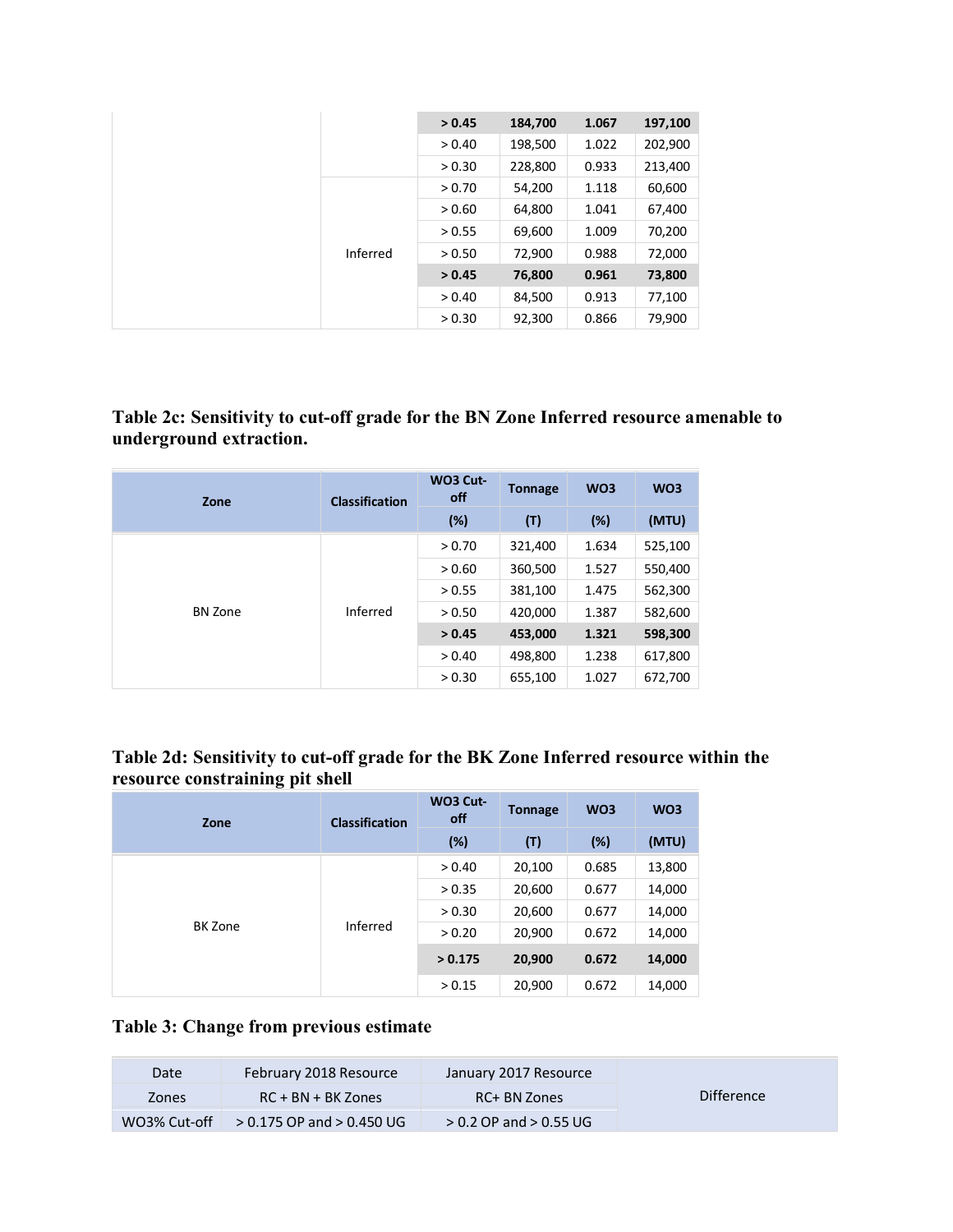|                | Tonnage | WO <sub>3</sub> | WO3     | <b>Tonnage</b> | WO3   | WO <sub>3</sub> | <b>Tonnage</b> | Grade   | <b>MTU</b> |
|----------------|---------|-----------------|---------|----------------|-------|-----------------|----------------|---------|------------|
| Classification |         | (%)             | (MTU)   | (T)            | (%)   | (MTU)           | % Diff.        | Diff.   | % Diff     |
| Indicated      | 582.400 | 0.826           | 480.500 | 486.000        | 0.818 | 397.000         | 19.8%          | 0.01    | 21.0%      |
| Inferred       | 565.400 | 1.231           | 695.800 | 361.000        | 1.568 | 566.000         | 56.6%          | $-0.34$ | 22.9%      |

The quantity and grade of reported Inferred resources in this estimation must be regarded as conceptual in nature and are based on limited geological evidence and sampling. Geological evidence is sufficient to imply but not verify geological grade or quality of continuity. For these reasons, an inferred resource has a lower level of confidence than an indicated resource. It is reasonably expected that most of the Inferred Mineral Resources could be upgraded to Indicated Mineral Resources with continued exploration.

Mineral Resources that are not Mineral Reserves do not have demonstrated economic viability.

Rounding of tonnes as required by reporting guidelines may result in apparent differences between tonnes, grade, and contained metal content in all tables presented in this press release

Tungsten assays are reported in percent  $WO<sub>3</sub>$  (tungsten trioxide), the chemical compound for which tungsten market prices are published. Quantities of  $WO_3$  are traditionally reported in Metric Ton Units, which are equal to 10 kg of WO<sub>3</sub>. For example, a grade of 0.8% WO<sub>3</sub> contains 8 kg of WO3/tonne.

A NI 43-101 technical report for the Fox Tungsten Project mineral resource estimate will be filed on SEDAR within 45 days.

#### **NOTES ON THE MINERAL RESOURCE ESTIMATE PARAMETERS AND METHOD**

- Mineral resources are estimated in conformance with the CIM Mineral Resource definitions referred to in NI 43-101 Standards of Disclosure for Mineral Projects. This mineral resource estimate is an update of the January 26th, 2017 estimate conducted by AGP Mining Consultants Inc. covering the Ridley Creek Zone (RC Zone) and the BN Zone. The estimate is also a first-time resource estimate for the BK Zone.
- The estimate was completed based on the concept of a small scale, open pit for the BK Zone, a small scale open pit and underground room and pillar operation for the RC Zone and a small scale, underground room and pillar mining operation for the BN Zone. No other zones on the Fox Tungsten Project were evaluated.
- All samples prior to the 2016 drill campaign were sent to the Agat Laboratory facility in Vancouver, B.C., using a chain of custody, where they were prepared and analyzed first with an aqua regia digest and ICP-ICP/MS finish to provide a multi-element analyses. For samples within and adjacent to the tungsten-mineralized domain, a peroxide fusion digestion and ICP/OES finish was performed in triplicate and averaged, providing results in percent W (tungsten). A portion of these that returned greater than 0.6% tungsten, were again repeated using XRF analyses.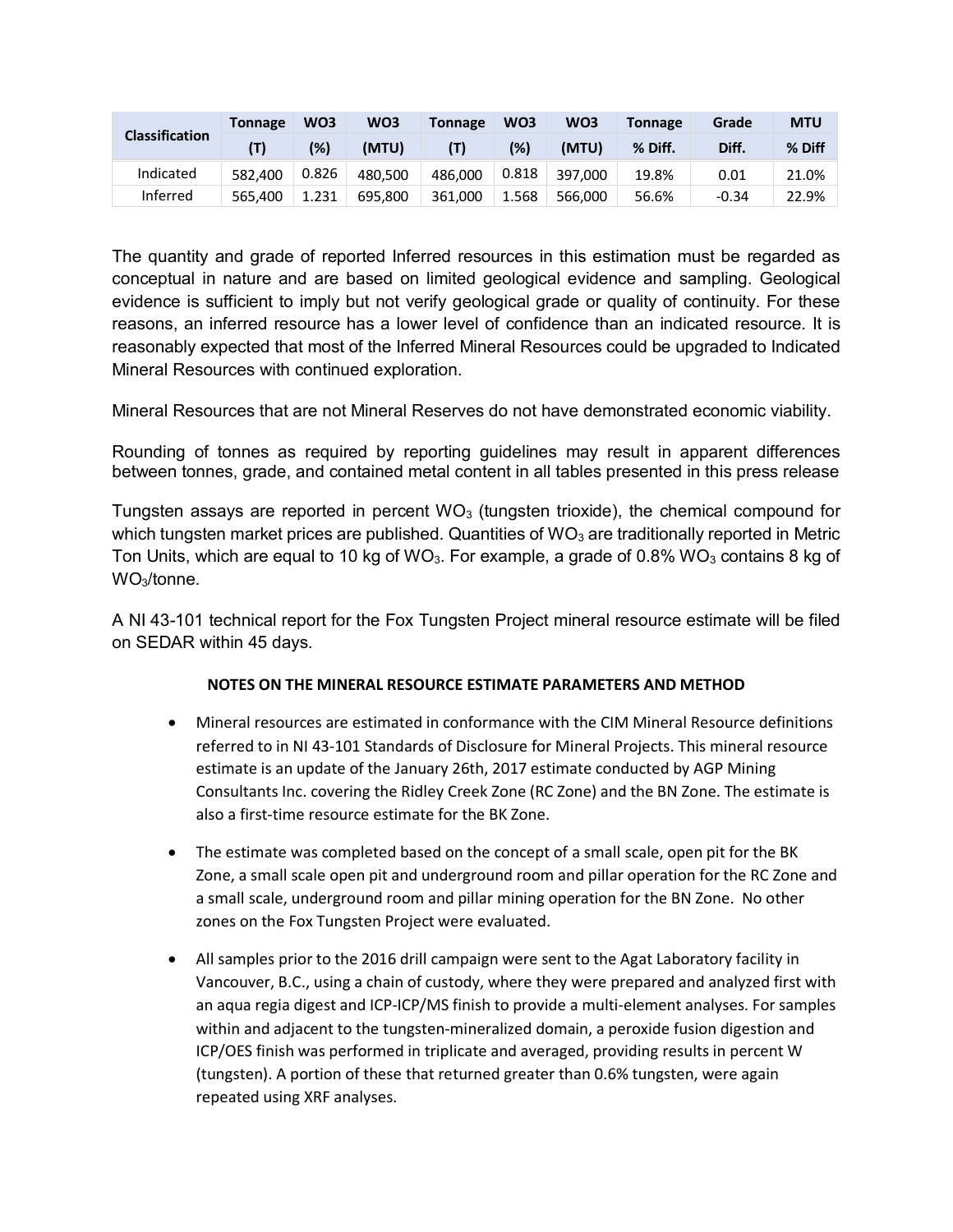- For the 2016 drill campaign, the samples were sent to SGS Laboratory facility located in Vancouver. Samples were crushed to 90% passing 2mm. A 250g split was pulverized to 85% passing 75 microns. The samples were first analysed with an aqua regia digest and ICP-ICP/MS finish to provide a multi-element analyses. For tungsten, all samples were analysed using a peroxide fusion digestion and ICP/AES finish. Over limits tungsten samples were reanalysed with pyrosulphate fusion XRF.
- For the 2017 drill campaign, the samples were sent to SGS Laboratory facility located in Vancouver. Samples preparation remain the same as samples submitted during the 2016 drill campaign. In 2017, the samples were first analysed with an aqua regia digest and ICP-ICP/MS finish to provide a multi-element analyses. For tungsten, samples grading above 40 ppm W were analysed using a peroxide fusion digestion and ICP/AES finish. Over-limit tungsten samples were re-analysed with pyrosulphate fusion XRF.
- The quality control and quality assurance program remain the same as previous years. For every 10 samples submitted, Happy Creek Mineral inserted either a blank, a certified reference standard, or a ¼ core duplicate sample in the sequence. In addition, Agat and SGS Laboratory conducts its own quality assurance/quality control (QA/QC) and reports these with every work order.
- The RC Zone model was interpolated with 81 core holes and 23 trenches completed by Happy Creek from 2010 through to 2017, totalling 5,612 metres and containing 2,214 assays. The BN Zone model is supported by 52 drill holes completed by Happy Creek in 2016 and 2017 totalling 6,366 meters of drilling and containing 1,213 assays. The BK Zone model is supported by 6 drill holes and 12 trenches, totalling 308 metres and containing 96 assays.
- The 3D wireframes developed to control the grade interpolation of the resource model were based primarily on lithology and included the construction of a mineralized wireframe within the calc-silicate/skarn lithology to control the extent of the mineralization to reasonable distance from the drill data. At the RC and BK Zones the models were enhanced by the addition of the high grade probabilistic model in order to reduce the dilution of the higher-grade material with the adjoining lower-grade material. This methodology assumes a certain degree of selectivity which can be achieved via the selection of small equipment, mining on 2.5-meter flitches and the use of UV lamps.
- Happy Creek preferentially samples the drill core in either 1 m or 2 m intervals. The nominal composite length was 2.5 m. The composite intervals were created moving downward from the collar of the drill hole toward the bottom of the drill hole. Composites lengths are automatically adjusted by the software to leave no remnants at the lithological boundaries.
- For the treatment of outliers on the RC Zone, raw assays were capped at 8.0% and 0.18 % WO<sub>3</sub> in the CSSK (calc-silicate) and GRA (granite) domains in combination with a search restriction applied on the low-grade composite values greater than  $1.0\%$  WO<sub>3</sub>. The procedure used allows the deposit to retain the high-grade assays while limiting their influence during the interpolation to a maximum of 60 m  $\times$  38 m  $\times$  15 m (length  $\times$  width  $\times$ height). The BN Zone assays were capped at  $6\%$  WO<sub>3</sub> and for the BK Zone, raw assays were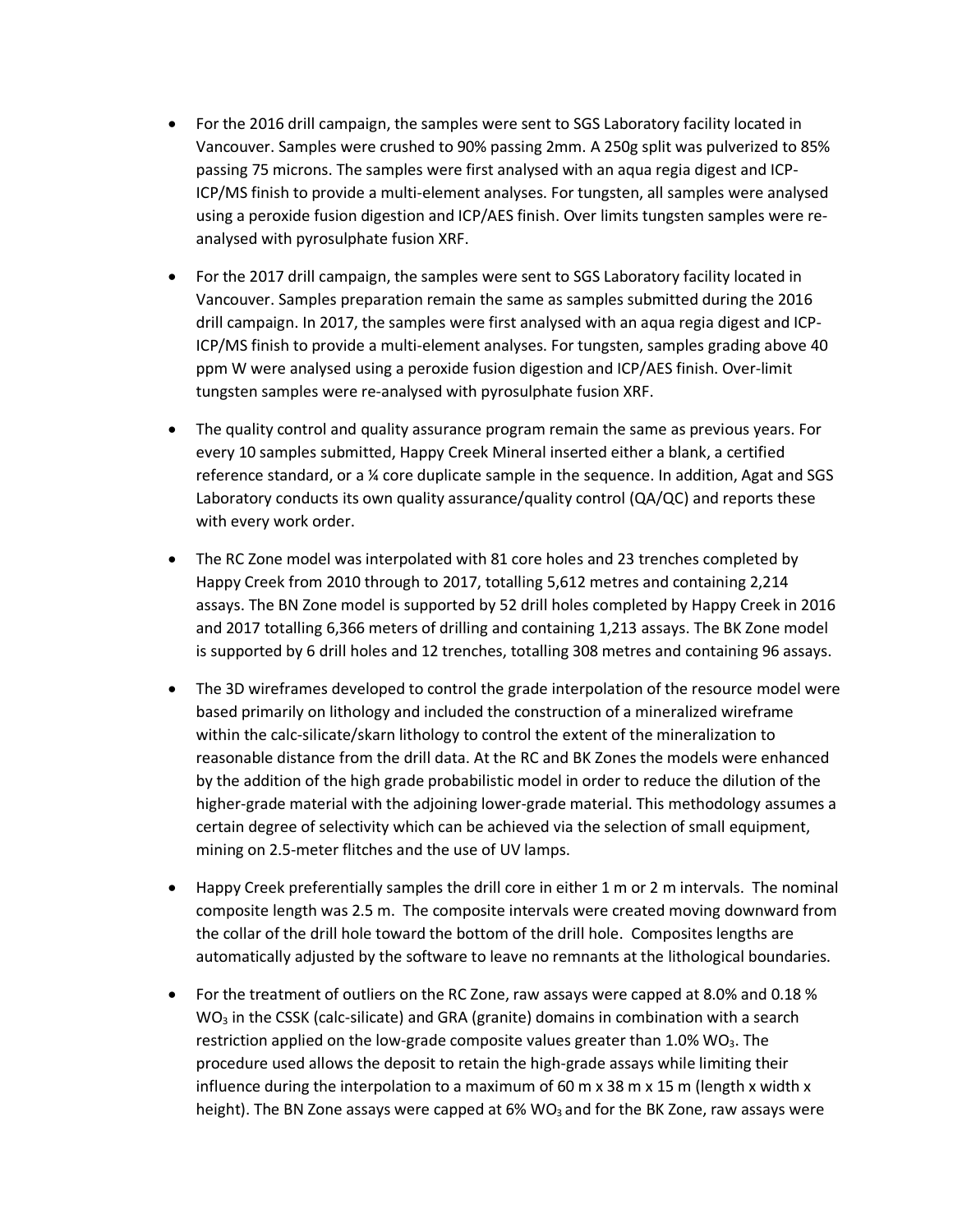capped at 3.8% and 0.08 % WO<sub>3</sub> in the CSSK (calc-silicate) and GRA (granite) domains. A high-grade search restriction was not necessary for BN and BK since the coefficient of variation was less than 2.0 indicating the data does not show a high variability.

- Densities were determined from 1045 representative rock samples from the RC and BN Zone using industry standard methods. For the material within the mineralized zone, a density of 2.85 g/cm<sup>3</sup> was applied to the calc-silicate lithology, and 2.68 g/cm<sup>3</sup> applied to the granite lithology. The calc-silicate mineralization at the BN zone was assigned a density of 2.84. For the material within the mineralized zone on the BK zone, a density of 2.86 g/cm<sup>3</sup> was applied to the calc-silicate lithology, and 2.65  $g/cm<sup>3</sup>$  applied to the granite lithology.
- A (3D) geological and block model was generated using Geovia Gems software. The block model matrix size of 5 m x 5 m x 2.5 m (width x length x height) was selected with consultation with the engineering team from AGP and was based on the size deemed suitable for an open pit mining scenario drilling in 5-meter bench and mining in 2.5-meter flitches on the RC and BK Zone. The model matrix is also suitable for a room and pillar operation at the RC and BN Zone.
- A good variogram was obtained using the 3D data within the RC Zone mineralized envelope. The direction and plunge represented by the variogram coincide with the known interpreted plunge of the mineralization at the RC Zone. The nugget effect is moderate, at 55% of the sill value. At 96% of the sill, the maximum range is a little less than 100 m. The definition of the variogram near the origin was reasonable. The grade model was interpolated using ordinary kriging and validated using inverse distance squared and nearest neighbour models. A variogram was attempted for the BN zone. Results were disappointing in term of orientation but sufficient to confirm the range used in the grade estimation.
- The interpolation was carried out in multiple passes with increasing search ellipsoid dimensions. For all zones, the classification was based primarily on the pass number, followed by an adjustment to the class model, based on diamond drilling density (core area), the distance to the closest sample. The krige efficiency was used as a modifier on the RC Zone.
- No mining plans have yet been completed for the deposit; however, from the geometry of the deposit, it seems likely that open pit mining, followed by an underground operation, may be considered for future extraction of the RC Zone. The BN Zone will likely be mined via a room and pillar operation with ramp access and the BK zone will likely be mined by open pit only.
- Preliminary metallurgical test work to date is based on several surface bulk samples and indicates the scheelite (tungsten mineral) can be recovered using primarily gravity methods and/or flotation to produce potentially acceptable commercial grades and containing no deleterious elements that would affect its ability to be sold. Potential by-products of zinc indium, bismuth, gold and silver have not been included in the resource estimate at this stage, but may be included in a future PEA, after more detailed metallurgy is performed.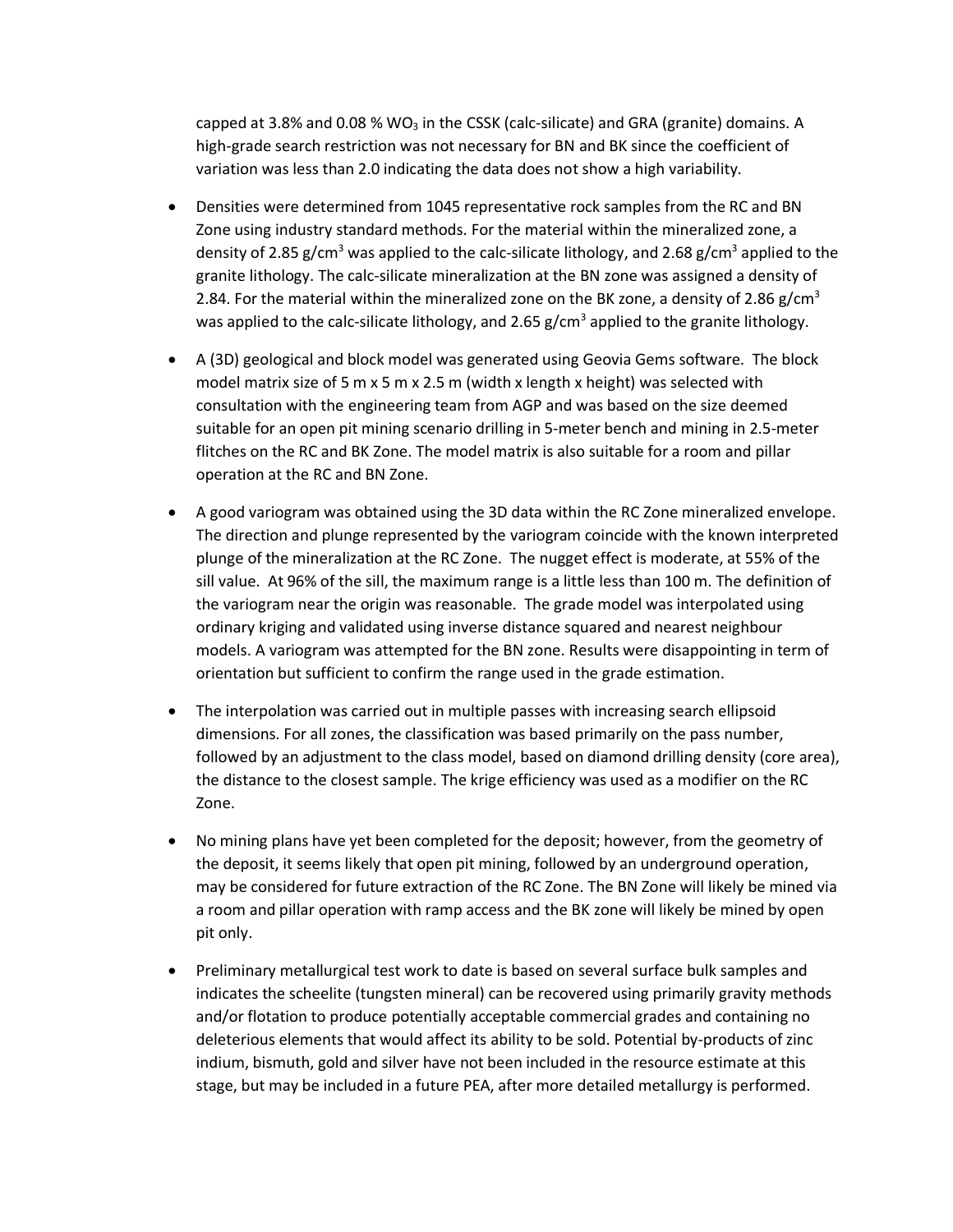- Under CIM definitions, Mineral Resources should have a reasonable prospect of economic extraction. A tungsten price of US\$230/MTU of WO<sub>3</sub> in concentrate was used for the cut-off estimation. To assess the Mineral Resources, an in-situ resource cut-off grade of 0.175% WO<sub>3</sub> has been applied for potential open pit resources and  $0.45\%$  WO<sub>3</sub> for potential underground material.
- To further assess reasonable prospects of economic extraction, Lerchs-Grossman optimized shells were generated to constrain the potential open pit material. Parameters used included:
- 50° slopes for the pit shell
- CDN\$8/t mining, CDN\$26/t milling, CDN\$10/t G&A operating costs
- $-$  75.8% WO<sub>3</sub> recovery to a 68% WO<sub>3</sub> concentrate
- $-$  CDN\$285/MTU WO<sub>3</sub> price
- economics applied to Indicated and Inferred materials.

#### **Qualified Persons**

David Blann, P.Eng., Director of the Company, is a Qualified Person as defined by National Instrument 43-101 and is responsible for the overall preparation and approval of the technical information disclosed in the news release.

Pierre Desautels, P.Geo. Principal Resource Geologist of AGP Mining Consultants Inc. Qualified Person under NI 43-101 who is independent of the Company, has prepared and authorized the release of the mineral resource estimates presented herein. Jay Melnyk, Eng., Principal Mining Engineer of AGP Mining Consultants Inc. and Qualified Person under NI 43-101 guidelines has reviewed the technical content of the News Release in relation to cut-off determination and the resource constraining shell.

On behalf of the Board of Directors,

\_\_\_\_\_\_\_\_\_\_\_\_\_\_\_\_\_\_\_\_\_\_\_\_\_\_\_

*"David E Blann"*

David E Blann, P.Eng.

**President, CEO**

**FOR FURTHER INFORMATION, PLEASE CONTACT: David Blann, President, CEO, James Berrard, Assistant Office: Phone: 604.662.8310 Email: Info@happycreekminerals.com Website: www.happycreekminerals.com**